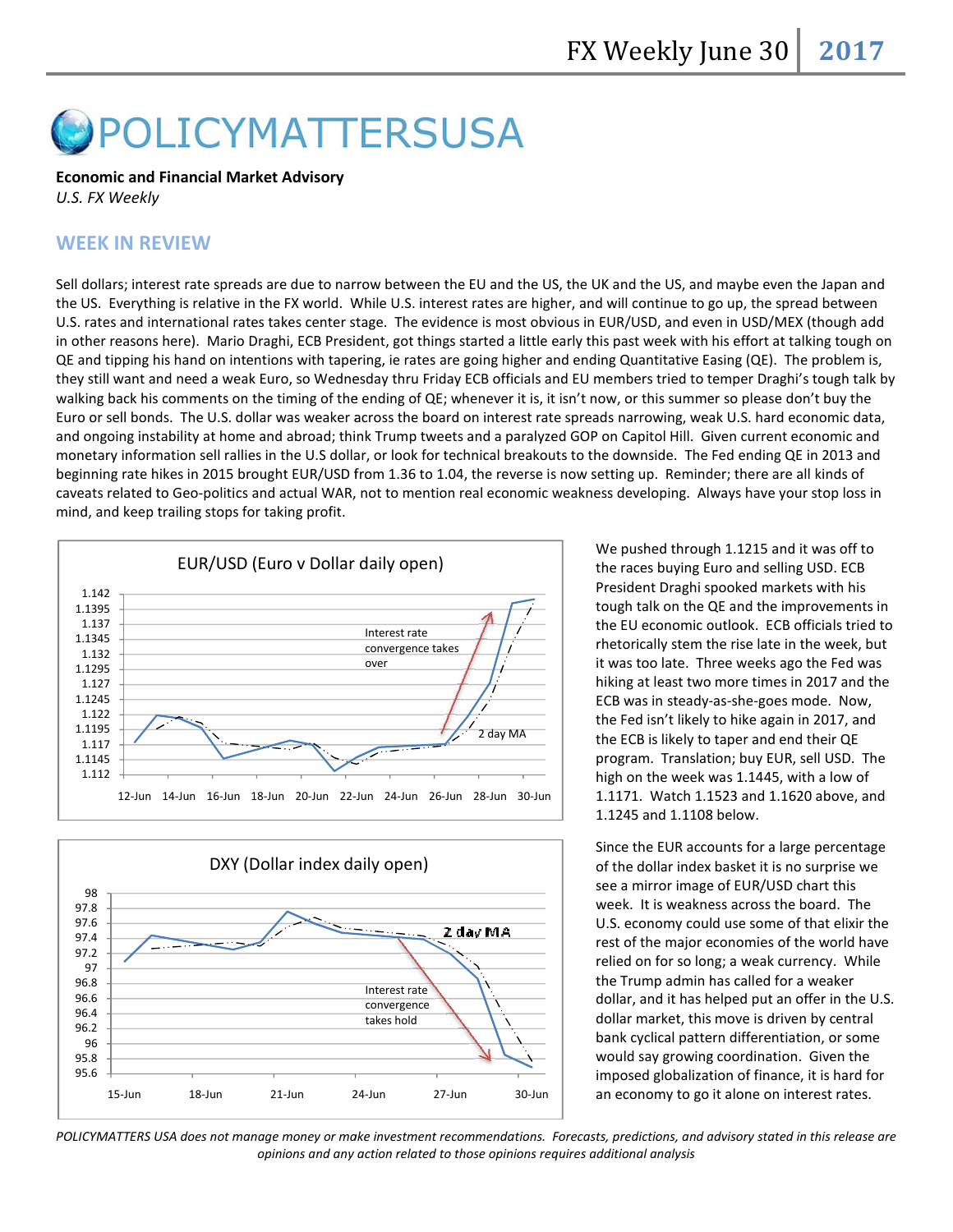

What a ride for the Peso over the past 10 months with the Trump campaign rhetoric on the southern wall and NAFTA, then more bluster following the election, followed by a softening on the wall and NAFTA. Remember, the wall was supposed to already be under construction, and NAFTA was either to be done away with or renegotiated by now; well, based on what Trump said in public as a candidate anyway. Dollar/Mex traded down from 22.00 to a low of 17.85, levels last seen in May of on what Trump said in public as a candidate<br>anyway. Dollar/Mex traded down from 22.00<br>to a low of 17.85, levels last seen in May of<br>2016. USD/MXN has been moving higher since mid 2011 related to narco-terrorism, political instability and low oil prices. All the while Mexican interest rates have been much higher than the U.S. The Mexican 10yr has been instability and low oil prices. All the while<br>Mexican interest rates have been much higher<br>than the U.S. The Mexican 10yr has been<br>trading above 5% since May of 2013; so much for interest differe differentials driving currencies. months with the Trump campaign rhetoric on<br>the southern wall and NAFTA, then more<br>bluster following the election, followed by a<br>softening on the wall and NAFTA. Remember,<br>the wall was supposed to already be under<br>construct

### ECONOMIC DATA

ECONOMIC DATA<br> **ECONOMIC DATA**<br> **EXERENT ACTION CONSUPSION** (**EXERENT ACTION** CONSUPSION (**EXERENT ACTION** CONSUPSION (**EXERENT ACTION** CONSUPSION (**EXERENT ACTION** CONSUPSION (**EXERENT ACTION** CONSUPSION (**EXERENT ACTION** their June Consumer Confidence data again showing a stronger than expected release as optimism about current and future conditions keep rising even though most other hard consumer<br>data suggests the American consumer is pulling back. May data suggests the American consumer is pulling back. May Goods Trade Balance worsened yet again as it has been doing<br>nearly every month since 2009. And yet again China is the nearly every month since 2009. And yet again China is the leading nation accounting for over 50 percent of our monthly leading nation accounting for over 50 percent of our monthly<br>goods trade balance. For May the U.S. suffered a \$65.9B deficit, a bit better than expected. May Pending Home Sales confirmed a slight weakening developing in housing as interest rates rise and job growth remains below potential, though partly offset by incremental wage and income increases. Pending Home sales for May (homes in contract waiting to close) was -.8%, worse than expected. This week we also got our final look at Q1 GDP (we get three looks at each qtr; Preliminary, Advance, and Final) than expected. This week we also got our final look at Q1 GD<br>(we get three looks at each qtr; Preliminary, Advance, and Fin<br>which showed quarterly growth 0f .35%, or on an annualized basis 1.4%; not good. The U.S. economy still has not experienced a 3% real growth rate since 2007; a record stretch. As usual on Thursday morning we got our best look at short-run labor market conditions with the Initial Jobless Claims data showing just 244K American's lost their job and had to file for unemployment insurance. We like this, though we suspect this unemployment insurance. We like this, though we suspect this<br>number will be trending higher over the next 6-12 months. On Friday we got a peak into the health of the U.S. Friday we got a peak into the health of the U.S.<br>consumer/household with Personal Income and Personal Spending for the month of May. Both showed a positive print, though income was up higher than spending which meant p .1%. The Conference Board released<br>Confidence data again showing a strong<br>e as optimism about current and future bit better than expected. May Pending Home Sales confirmed<br>slight weakening developing in housing as interest rates rise<br>1d job growth remains below potential, though partly offset by ot good. The U.S. economy still has not<br>a 3% real growth rate since 2007; a record stretch.<br>'hursday morning we got our best look at short-run a ride for the Peso over the past 10<br>so with the Trump campaign rhetorius how then will and NAFTA, then more<br>uthern wall and NAFTA, then more<br>for following the election, followed by<br>ing on the wall and NAFTA. Remement a ri

POLICYMATTERS USA does not manage money or make investment recommendations. Forecasts, predictions, and advisory stated in this release are opinions and any action related to those opinions requires additional analysis